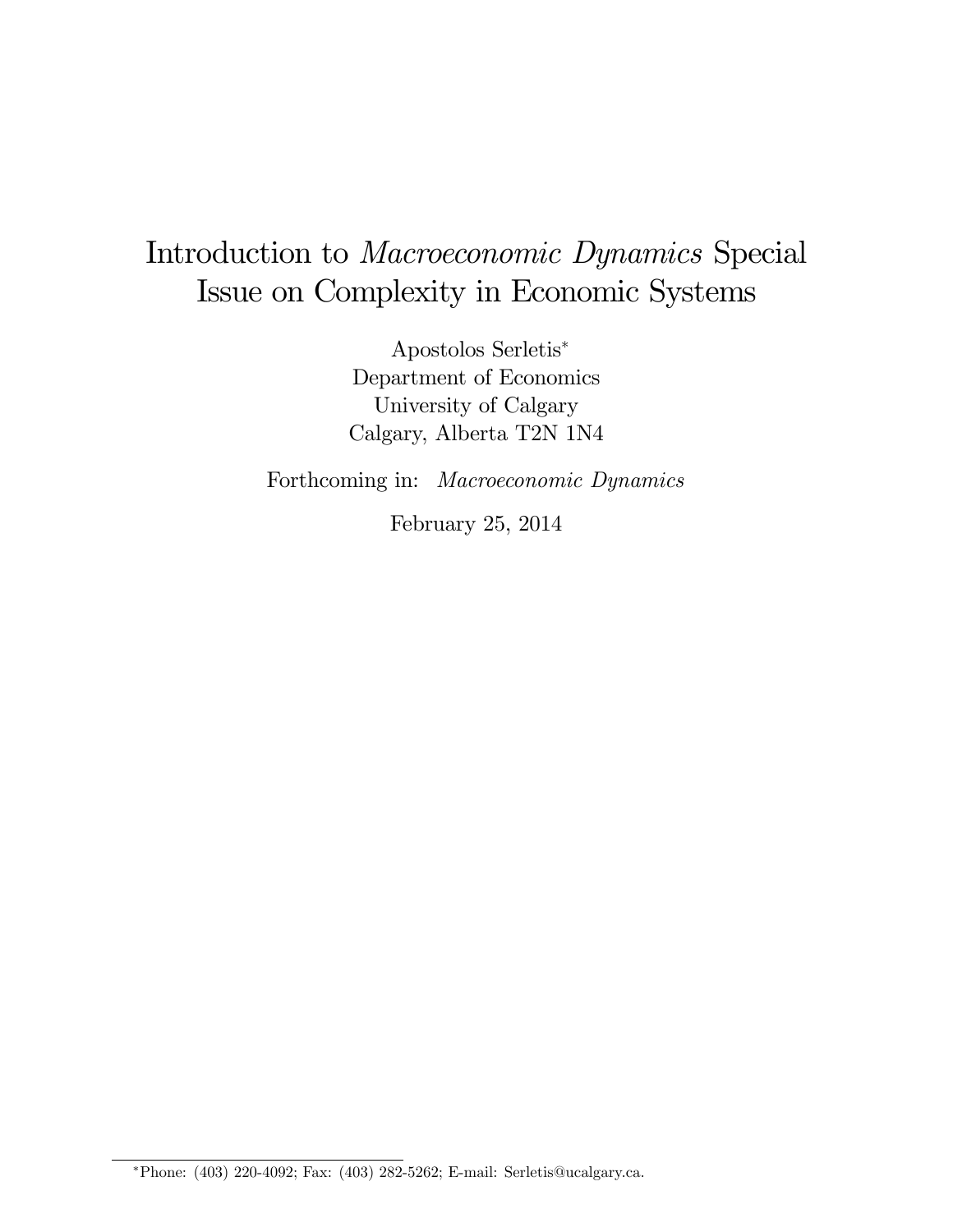### Abstract

In the aftermath of the global financial crisis questions have been raised regarding the value and applicability of modern macroeconomics. Motivated by these developments and recent advances in dynamical systems theory, the papers in this special issue of Macroeconomic Dynamics deal with specific aspects of the economy as a complex evolving dynamic system.

 $JEL$  classification: A1, B4, E1, G01.

Keywords: Complex economic dynamics, Endogenous business cycles.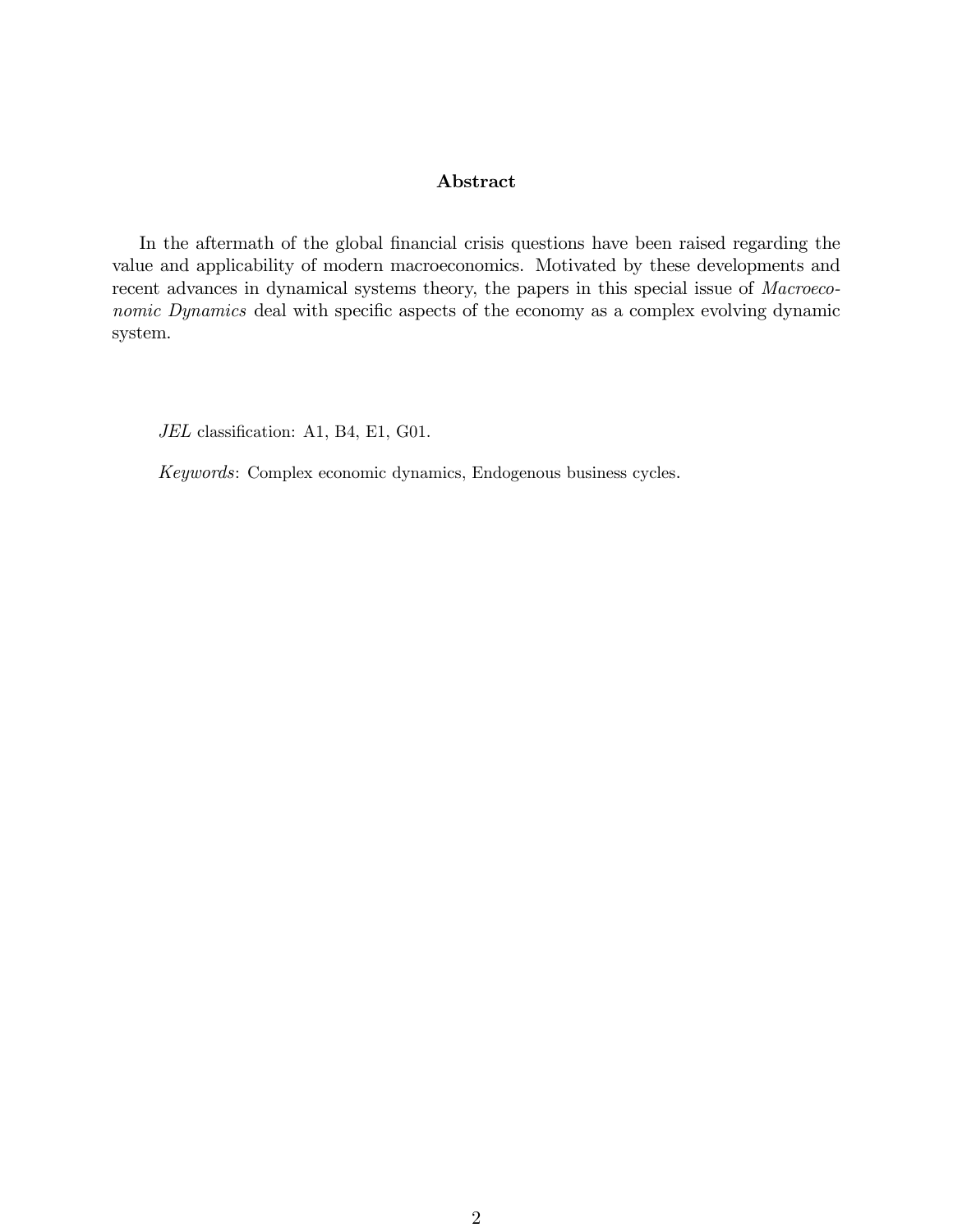#### Table of Contents

#### Complexity in Economic Systems

Guest Editor: Apostolos Serletis

- Apostolos Serletis, "Introduction to Complexity in Economic Systems."
- Alan Kirman, "Ants and Non-Optimal Self Organization: Lessons for Macroeconomics."
- Roger Farmer, "The Evolution of Endogenous Business Cycles."
- Jess Benhabib, Alberto Bisin, and Shenghao Zhu, "The Distribution of Wealth in the Blanchard-Yaari Model."
- Costas Azariadis and Leo Kaas, "Capital Misallocation and Aggregate Factor Productivity."
- Gaetano Antinolfi, Costas Azariadis, and James Bullard, "The Optimal Inflation Target in an Economy with Limited Enforcement."
- Quamrul Ashraf, Boris Gershman, and Peter Howitt, "How Inflation Affects Macroeconomic Performance: An Agent-Based Computational Investigation."
- Kazuo Nishimura, Carine Nourry, Thomas Seegmuller, and Alain Venditti, "Public Spending as a Source of Endogenous Business Cycles in a Ramsey Model with Many Agents."
- William A. Barnett and Unal Eryilmaz, "An Analytical and Numerical Search for Bifurcations in Open Economy New Keynesian Models."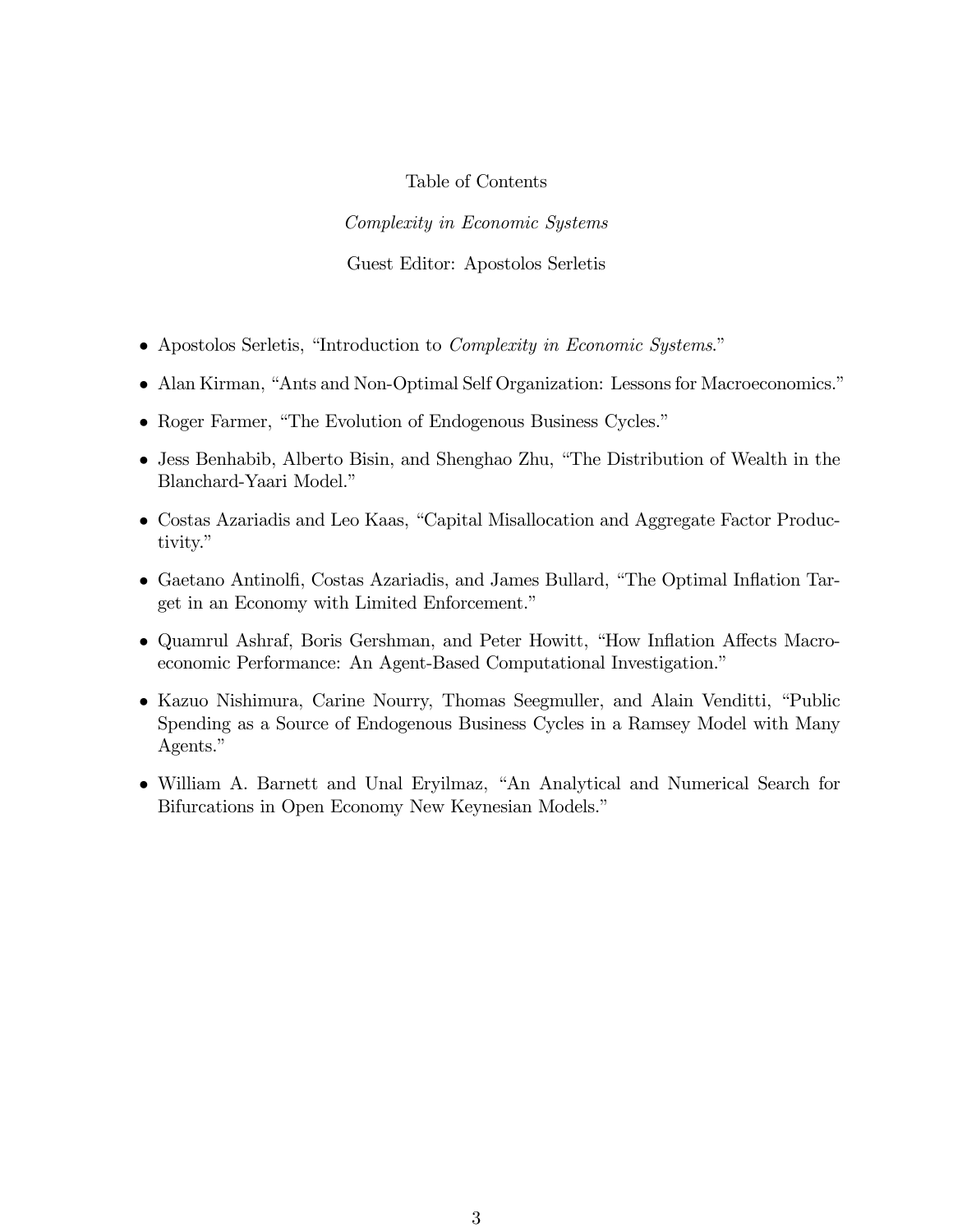The 1,000-point tumble in the Dow Jones Industrial Average on May 6, 2010  $\degree$  was just a small indicator of how complex and chaotic, in the formal sense, these systems are. Our financial system is so complicated and so interactive  $\sim$  so many different markets in different countries and so many sets of rules. ... What happened in the stock market is just a little example of how things can cascade or how technology can interact with market panic."

Ben Bernanke, Interview with the International Herald Tribune (May 17, 2010)

Following the powerful critique by Lucas (1976), the modern core of macroeconomics includes both the real business cycle approach (known as freshwater economics) and the New Keynesian approach (known as saltwater economics), and makes systematic use of the dynamic stochastic general equilibrium framework, originally associated with the real business cycle approach. It assumes rational expectations and forward-looking economic agents, relies on market-clearing conditions for households and firms, relies on shocks and mechanisms that amplify the shocks and propagate them through time, and is designed to be a quantitative mathematical formalization of the aggregate economy.

However, in the aftermath of the global financial crisis, the Great Recession, and the European debt crisis, policymakers, the media and a number of economists have raised questions regarding the value and applicability of modern macroeconomics. For example, Caballero  $(2010, p. 89)$  wrote that "by some strange herding process the core of macroeconomics seems to transform things that may have been useful modeling short-cuts into a part of a new and artificial 'reality,' and now suddenly everyone uses the same language, which in the next iteration gets confused with, and eventually replaces, reality. Along the way, this process of make-believe substitution raises our presumption of knowledge about the workings of a complex economy and increases the risks of a 'pretense of knowledge' about which Hayek warned us [in his (1974) Nobel-prize acceptance lecture].<sup>n</sup>

There are many criticisms of the modern core of macroeconomics  $\sim$  see, for example, Farmer and Geanakoplos (2008) and Kirman (2010). One is the assumption that economic agents act in isolation and the only interaction between them is through the price system. This is clearly unrealistic as it fails to capture the interdependence, interaction, and economic networks of the real world. Another is the aggregation assumption according to which the behavior of the aggregate (or macro) economy corresponds to that of the representative economic agent, consistent with the reductionist belief that ëthe whole is the sum of its parts.í The key property, however, of economic systems (as well as of other natural systems like brains, immune systems, and insect colonies) is nonlinearity, implying that 'the whole is different from the sum of the parts.<sup>7</sup> This realization led to a move away from the traditional paradigm of reductionism and the development of new sciences such as systems biology, chaos and information theory, and evolutionary economics to explain complex and adaptive systems, systems in which large numbers of entities with limited communication among themselves collectively produce complicated global behavior and, in some cases, evolve and learn. Macroeconomists, however, have handicapped themselves by not taking a complex systems approach to explain the dynamics of apparently self-organizing economic systems.

Another criticism of the current mainstream approach to macroeconomics concerns the definition of rational expectations. Expectations play an important role in economics and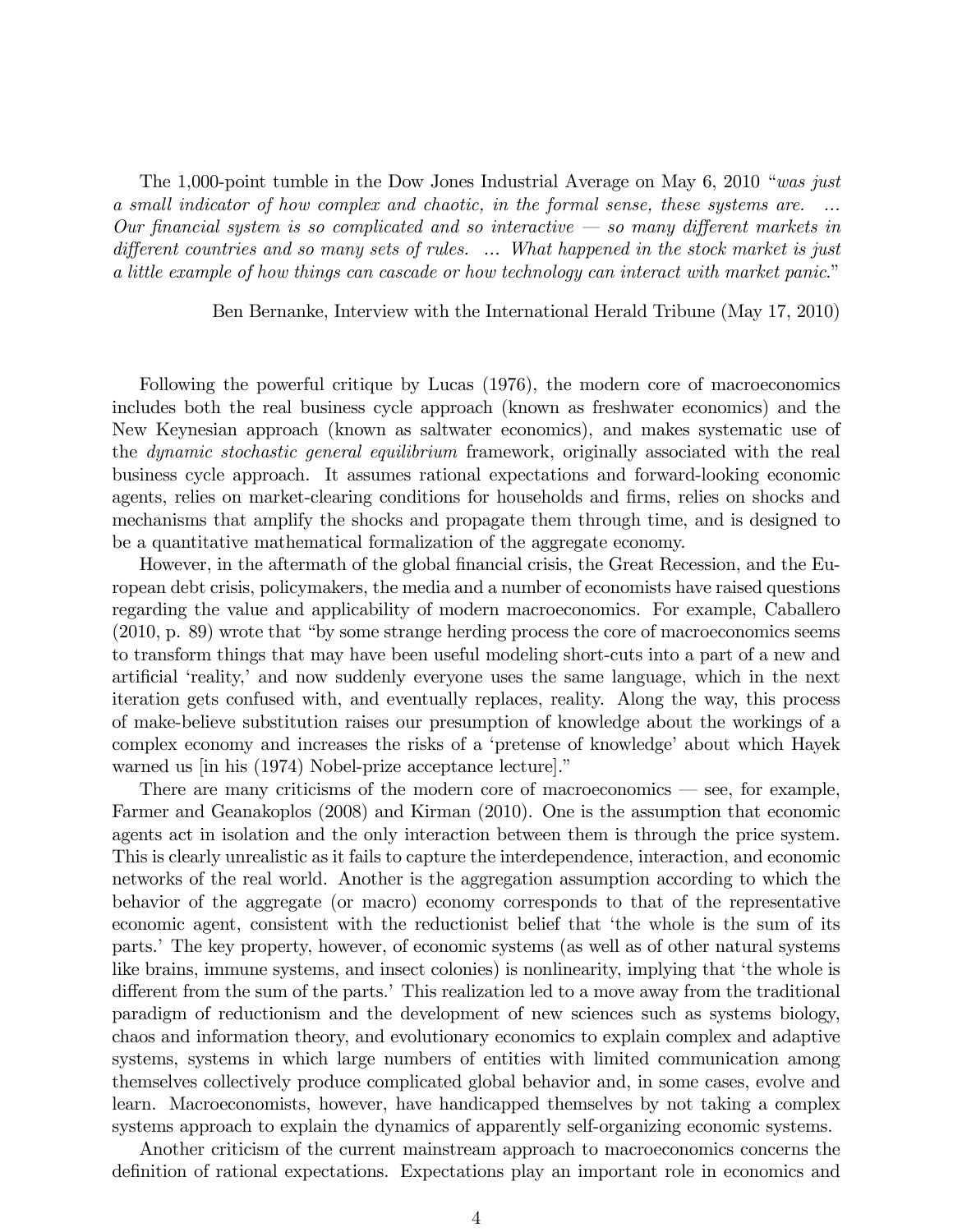finance, but the definition of rational expectations used in the dynamic stochastic general equilibrium approach to macroeconomics needs to be modified, because it applies to a stationary world. As Hendry and Mizon (2010, p. 13) argue, "the present treatment of expectations in economic theories of inter-temporal optimization is inappropriate  $-$  it cannot be proved that conditional expectations based on contemporaneous distributions are minimum mean-square error 1-step predictors when unanticipated breaks occur, and the law of iterated expectations then also does not hold inter-temporally. One consequence is that dynamic stochastic general equilibrium models are intrinsically non-structural, and must fail the Lucas critique since their derivations depend on constant expectations distributions."

Finally, another serious criticism of the modern core of macroeconomics pertains to its formalization of the origins of business cycles (short-run fluctuations). As Kocherlakota  $(2010, p. 16)$  puts it, "the difficulty in macroeconomics is that virtually every variable is endogenous, but the macroeconomy has to be hit by some kind of exogenously specified shocks if the endogenous variables are to move." Typically, state-of-the-art, dynamic stochastic general equilibrium models attribute short-run fluctuations to high-frequency shocks to fundamentals like preferences, technologies, or government policy. This, however, is highly unsatisfactory. As Angeletos and La<sup>'</sup>O (2013) recently put it in their Conclusion, "if taken literally, these shocks seem empirically implausible. Instead, short-run phenomena appear to have a largely self-fulfilling nature—one that leads many practitioners to attribute these phenomena to more exotic forces such as 'animal spirits,' 'sentiments,' or 'market psychology,' and one that standard macroeconomic models have failed to capture."

It is for these reasons that in recent years there has been a revival of interest in dynamical systems theory, and there is a group of economists who use ideas from complex systems research to look at economic fluctuations as deterministic phenomena, endogenously created by market forces, and aggregator (utility and production) functions. Motivated by these developments and recent advances in complex systems research, this special issue brings together a number of papers dealing with specific aspects of the economy as a complex evolving dynamic system. In what follows, I briefly describe these papers.

The first paper by Alan Kirman, "Ants and Non-Optimal Self Organization: Lessons for *Macroeconomics*," looks at the analogy often used for the economy with the way in which social insects self organize. The argument normally heard is that social insects have adapted optimally over millions of years and this accounts for the efficiency of their collective systems. This has been used to suggest that individuals in markets have learned to behave optimally and that this accounts for the efficiency of those markets. Kirman argues that just like ants, contrary to the usual account, market participants are far from optimality and efficiency, and that systems with noisy interacting agents operating with simple rules will constantly evolve, will necessarily pass through crises, which will be endogenous, and such systems will never be in, what could be considered to be, an equilibrium state in the normal sense.

The second paper by Roger Farmer, "The Evolution of Endogenous Business Cycles," surveys the class of endogenous business cycle models that Farmer has developed based on indeterminacy and externalities, and relates them to broader themes in the history of macroeconomics. The survey focuses on a distinction between two generations of endogenous business cycle models. The first generation uses dynamic indeterminacy (a situation in which a dynamic equilibrium model is associated with a unique steady state but with multiple steady state paths that converge to it) to get endogenous fluctuations around a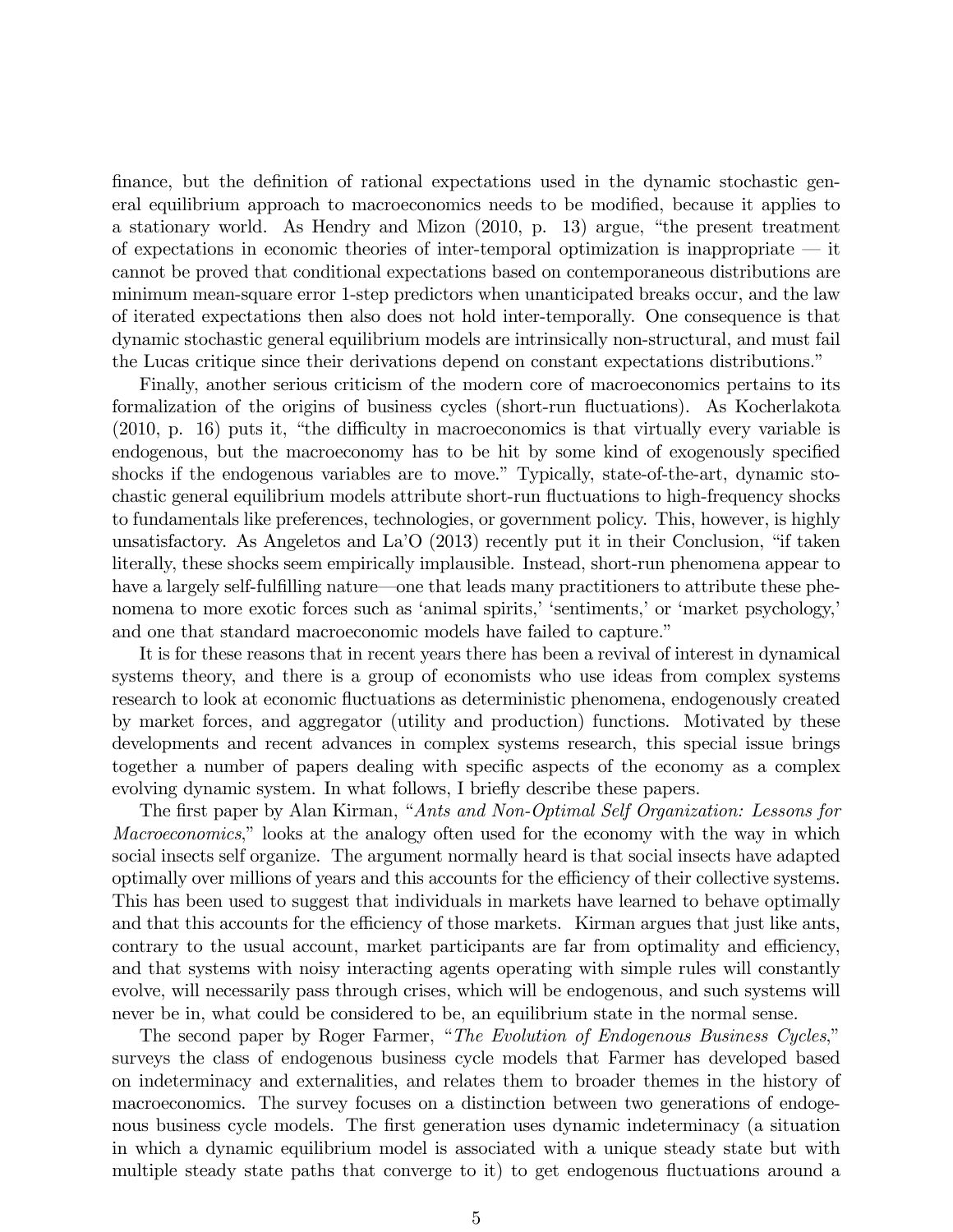deterministic steady state. This is in contrast to the standard models of exogenous business cycles that usually have a unique dynamic equilibrium and a unique steady state. The second generation exploits the search and matching frictions in the labor market to get not just dynamic indeterminacy, but also indeterminacy of the steady state (many steady-state equilibria). Farmer argues that models that exploit steady-state indeterminacy provide a microfoundation for Keynesian macroeconomics and in particular for the idea that high unemployment can persist as an equilibrium phenomenon.

The third paper by Jess Benhabib, Alberto Bisin, and Shenghao Zhu, "The Distribution" of Wealth in the Blanchard-Yaari Model," applies dynamic asset pricing theory to derive some implications in an overlapping generations model with inter-generational transmission of wealth, lifetime uncertainty, and redistributive Öscal policy. The authors show that idiosyncratic investment risk and uncertain lifetime can generate a stationary double Pareto wealth distribution. This is confirmed to be asymptotically robust even under government lump-sum redistribution policy. Moreover, it is shown, using data from the Survey of Consumer Finances, that this distribution matches up well with the data.

The fourth paper by Costas Azariadis and Leo Kaas, "Capital Misallocation and Aggregate Factor Productivity," proposes a financial theory of aggregate productivity which connects the sectoral allocation of capital with sectoral productivity shocks and credit frictions. The authors emphasize frictions arising from insufficient collateral for secured loans and from limited enforcement of unsecured loans, both of which lead to endogenous debt limits. They offer some interesting insights on the complex dynamic patterns of competitive equilibria in economies with endogenous debt limits and show that endogenous debt limits slow down the reallocation of capital, preventing the equalization of sectoral productivities and sectoral rates of return. The theory may be useful in answering important questions in macroeconomics such as, for example, why relatively mild financial market frictions may be responsible for endogenous fluctuations and an inefficient allocation of capital.

The fifth paper by Gaetano Antinolfi, Costas Azariadis, and James Bullard, "The Optimal Inflation Target in an Economy with Limited Enforcement," formulates a simple model to study the central bank's problem of selecting the optimal inflation rate in monetary economies with heterogeneous agents and limited enforcement. It assumes two types of agents, cash agents who can buy consumption only with money and credit agents who can buy consumption with money and with credit and must voluntarily repay debts (limited enforcement). The authors show that the optimal rate of inflation is positive, because inflation reduces the value of the outside option for credit agents and raises their debt limits.

The next paper by Kazuo Nishimura, Carine Nourry, Thomas Seegmuller, and Alain Venditti, "Public Spending as a Source of Endogenous Business Cycles in a Ramsey Model with Many Agents," considers a Ramsey model with heterogeneous agents and introduces public spending financed through consumption taxes and which affects preferences as an externality. It shows that the existence of such an externality is a source of endogenous business cycles under a set of sufficient conditions that do not involve empirically implausible increasing returns in production, or an implausibly low elasticity of substitution between capital and labor, or an implausibly elastic labor supply with respect to wages.

The next paper by Quamrul Ashraf, Boris Gershman, and Peter Howitt, "*How Inflation* Affects Macroeconomic Performance: An Agent-Based Computational Investigation," provides a theoretical and computational framework for the investigation of the macroeconomic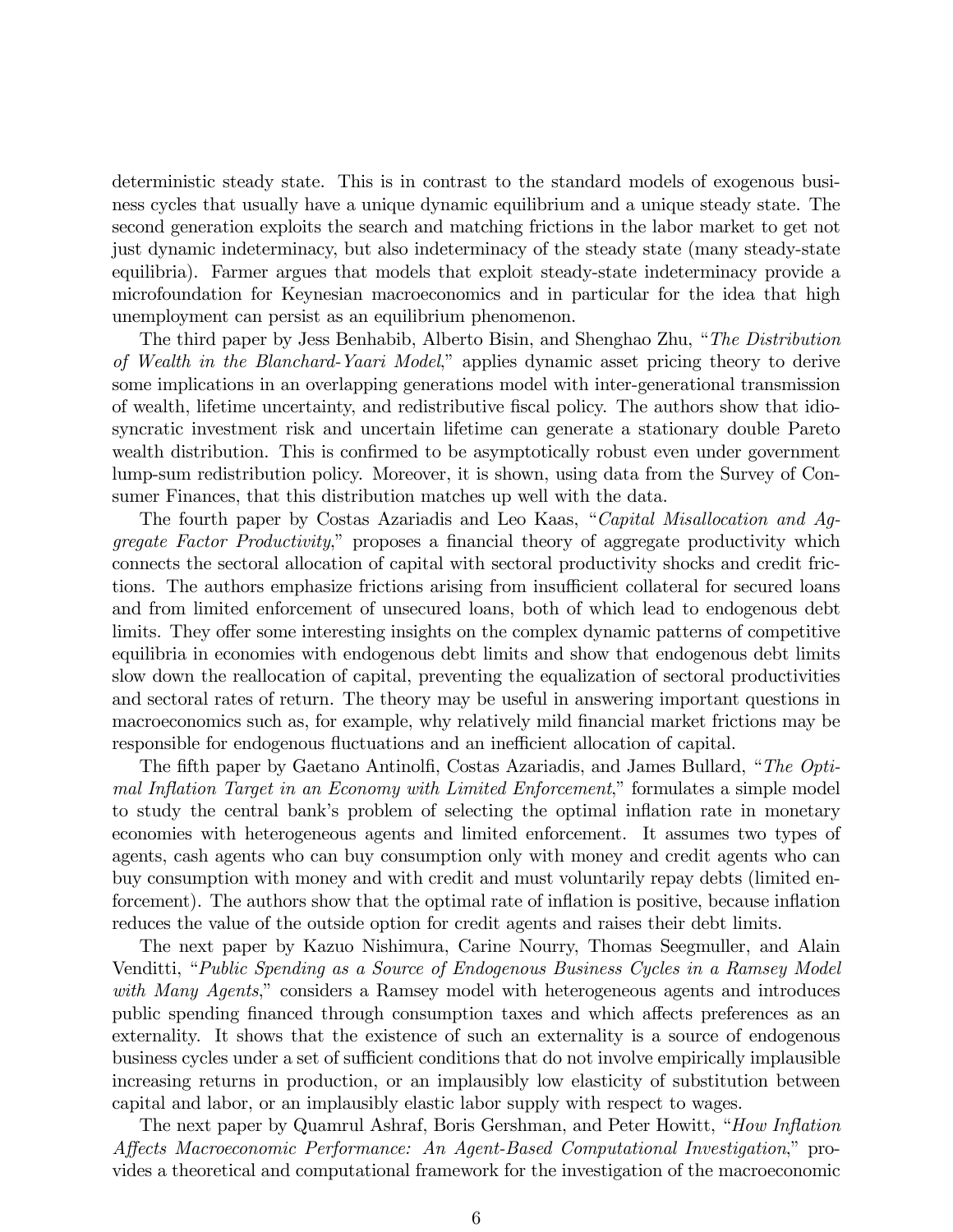effects of inflation. It takes an agent-based computational approach to show how inflation can worsen macroeconomic performance by disrupting the market processes that coordinate economic activity in a decentralized market economy. The authors find that increasing the trend rate of inflation above  $3\%$  has powerful adverse effects on macroeconomic performance, but lowering it below  $3\%$  has no significant economic effects. This finding is qualitatively robust to changes in parameter values and to modifications to the model that partly address the Lucas critique.

The last paper by William Barnett and Unal Eryilmaz, "An Analytical and Numerical Search for Bifurcations in Open Economy New Keynesian Models," explores bifurcation phenomena in an open-economy New Keynesian model, extending earlier work by Barnett and his co-authors to the open economy case. The authors provide a detailed stability and bifurcation analysis of the model's equilibrium and show the existence of bifurcations within the feasible parameter range of the model. They find that the introduction of parameters related to the openness of the economy affects the values of bifurcation parameters and changes the location of bifurcation boundaries. They conclude that the bifurcation stratification of the confidence regions remains a serious issue in the context of this open-economy New Keynesian model, as previously found in closed-economy New Keynesian functional structures.